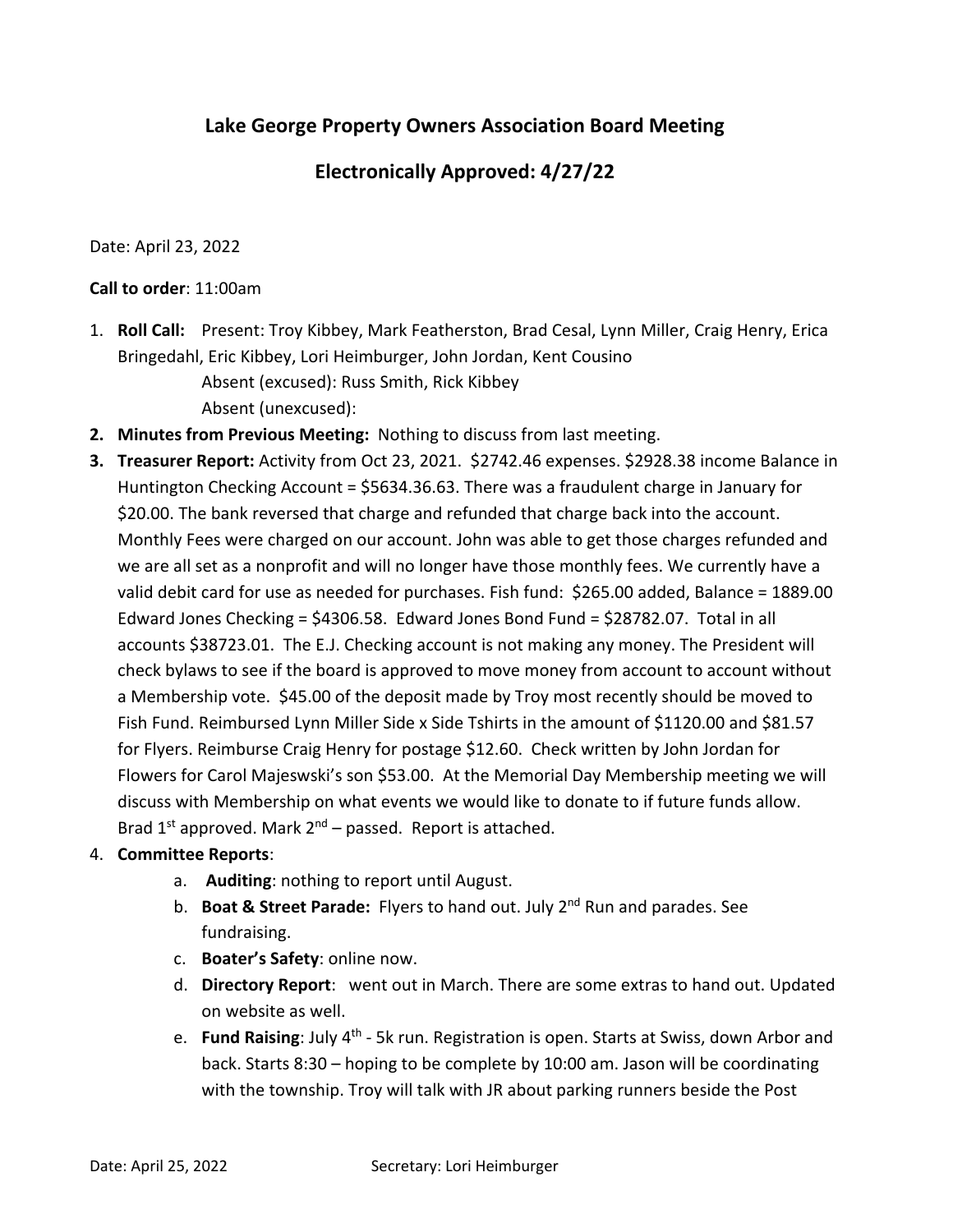Office. Have signs made directing runners. Timed racing with equipment: \$400.00 for rental. Isabella bank, The Depot and Swiss are all interested in making donations. Isabella bank will be in touch. The Depot/Connie refreshments. Jeff at Swiss is all in for donation. T‐shirt quote is in process. Erica will report back on costs. Clare County Chamber has posted the run their website. We will need to reach out to Sheriff and Fire Dept to assist with events and car control. Will need to discuss when closer to event. Side x Side: Lynn has paperwork from township to fill out for ride. Includes map and insurance information. Check around for donations for raffle tickets – all members will ask around businesses for raffle give‐a‐ways such as gift cards or physical give‐a‐ways. Will sell raffle tickets and pull numbers for winners. Ride/registration starts at ball diamond. Get everyone registered and fill out the forms for registration. This will help for next year event. Hot dog/refreshments with tent halfway into ride. Concerns with crossing 61 but should be OK. After ride at 6pm meet at Swiss Inn for raffle and dinner. Dinner and lunch included in registration fee. Registrants can purchase t‐shirts. We have some LG apparel that we need to raffle off at this event as well. Insurance – 501c4 non-profit. Check to see what that designation offers us for discounts (on insurance, postage, or anything else). For the annual event for the side x side it is less to insure rather than a one‐time event. Currently \$250.00 per event per year.

- f. **Hospitality**: nothing
- g. **Lake Quality**: no report. Mark with check with Dennis to see if he will do a new Spring check
- h. **Membership**: We gave leeway on membership during covid. Will extend until 9/22/22. Then we need to decide those that have not renewed, if they will be removed from mailings and correspondence. Everyone must be up to date to receive newsletter and directory.
- i. **Merchandise**: nothing to report anything left we need to raffle off or get rid of it. We will no longer stock any apparel.
- j. **Newsletter/Website**: Next newsletter will be sent 2 weeks before Memorial Day. Make renewal on the newsletters to read May, 20XX
- k. **Township Liaison**: Nothing
- l. **Community Liaison**: Nothing till end of year.
- m. **Fish Committee**: Nothing
- 5. **New Business:** Russ asked to resign, he is much to busy to dedicate to his position on the board. Board voted to approve Russ' resignation and let Kent take that position. This will eliminate the issue of no representation for Shingle Lake. Mark first, Craig second, motion passed. Russ' request to resign approved. We need someone to step up as President for the rest of the year to take over once Troy terms out in 2023. Kent will discuss with Troy if he is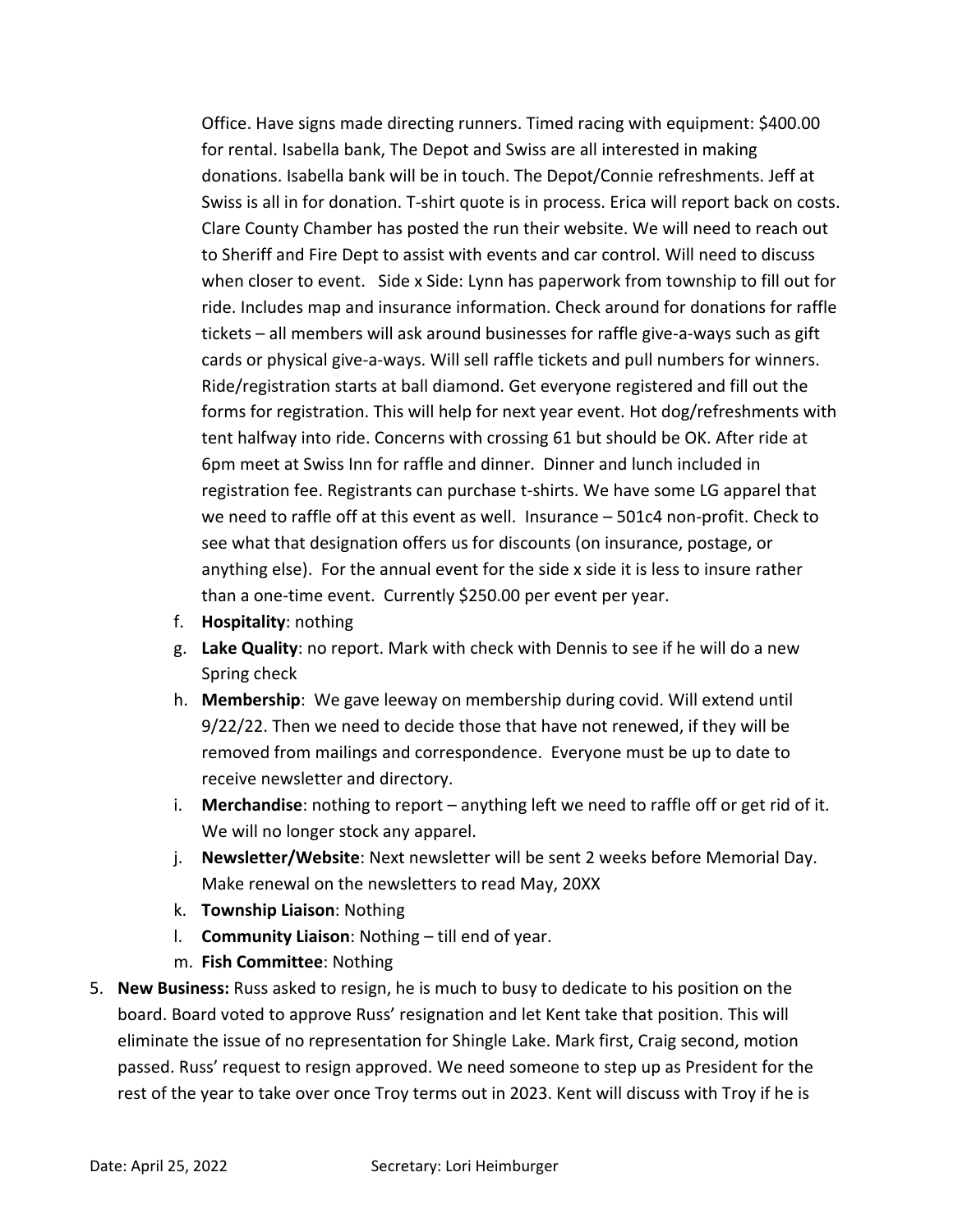open to the President position. Will check into the use of the hall again and what restrictions will be in place for the Membership meeting in May. Would like to get back to a formal meeting inside hall. Connie is working on hotdogs and hotrods. Lori will request a file for the event to add to website and newsletter. It is Father's Day weekend. We will need to decide on a tent / 50/50 drawing for LGPOA proceeds. Kent has tent for use for Run, Hotrod event.

- 6. **Correspondence:** none
- 7. **Adjourned:** Lori first, Kent second… motion passed.

**Next Meeting:** May 14, 2022. Troy's Garage**.**